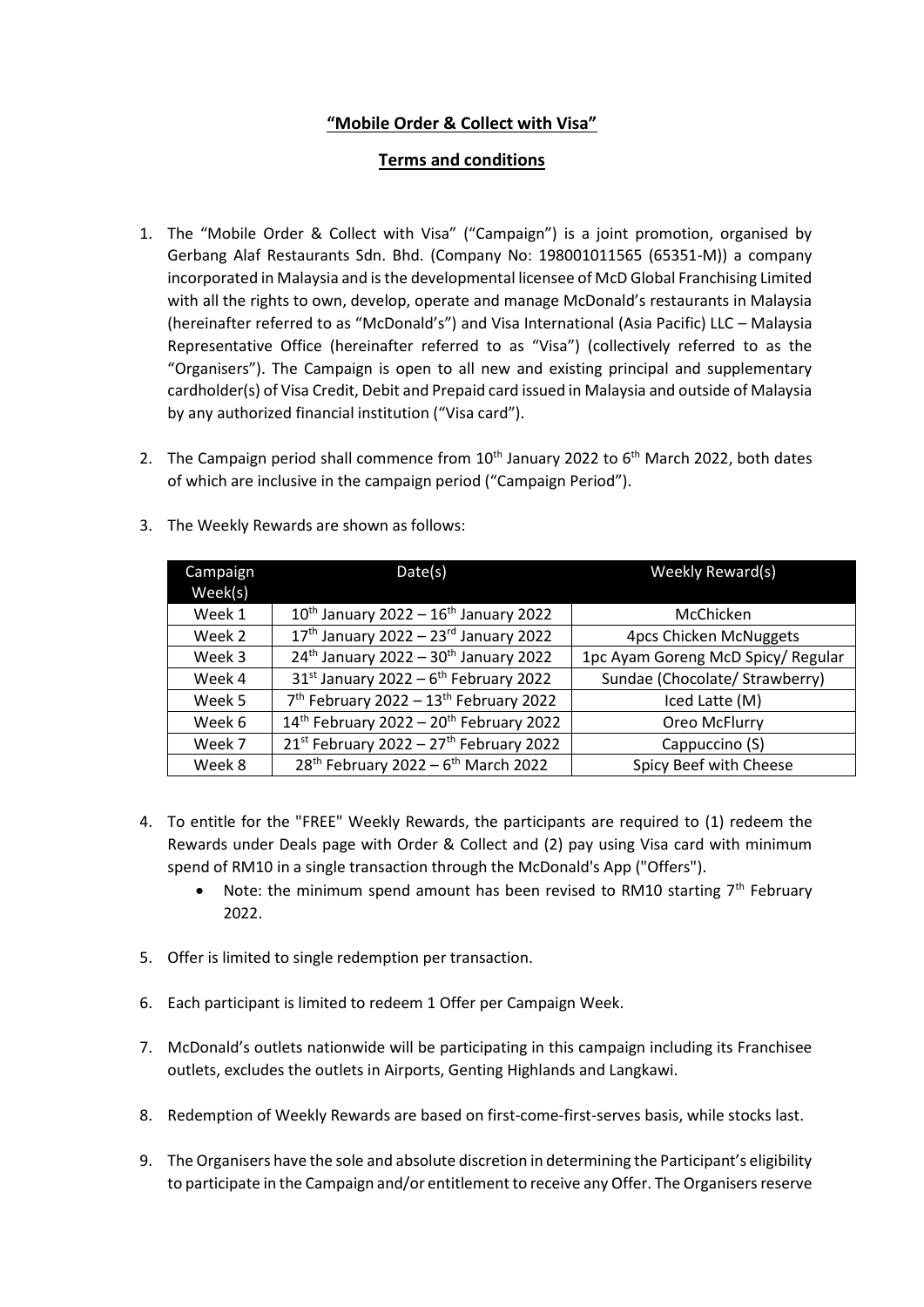the right to disqualify at any time, whether during or after the Campaign Period, any Participant that has failed to comply with the terms and conditions of the Campaign or is suspected or found of tempering with any aspect of the Campaign. In the event of a disqualification after the Offer have been awarded, the Organisers reserve the right to demand for the return of the Offer or payment of their equivalent value from the disqualified Participant.

- 10. All Offers are awarded by the Organisers and/or their sponsors on an "as is" basis and are accepted by the participants without warranty or guarantee of any kind, whether express or implied. The Organisers and/or their sponsors shall not be liable for any damages, losses, claims, costs or proceedings incurred or suffered by any person(s) as a result of their participation in the Campaign and/or acceptance of the Offer.
- 11. Participants must abide by the Terms and Conditions of the Organiser' sponsors and/or other third parties in arranging and/or providing for all the Offer, including any Terms and Conditions attached to all the Offer, if any.
- 12. The Organisers reserve the right, at their absolute discretion, to substitute any of the Offer with any other Offer of similar value without any prior notice to the participants.
- 13. The Offer are non-transferable, non-assignable, non-returnable and not exchangeable for cash, credit, voucher and any other item in part or in full value.
- 14. The decision of the Organisers in all matters relating to this Campaign shall be final and binding. No further correspondences, queries or appeals in respect of any decision of the Organisers shall be entertained.
- 15. The Organisers reserve the right to postpone, reschedule, cancel, shorten or suspend the Campaign Period and/or terminate the Campaign at any time without prior notice or reason.
- 16. The Organisers reserve the right to vary, modify, add, delete and/or amend any of the Terms and Conditions herein at any time at their absolute discretion without any prior notice. Any new or amended Terms and Conditions shall supersede the existing Terms and Conditions with immediate effect. The Participants shall not be entitled to claim any compensation from the Organisers for any and all losses and/or damages suffered or incurred as a direct or indirect result of any of the foregoing acts by the Organisers.
- 17. By participating in this Campaign, Participants agree to be strictly bound by the Terms and Conditions of the Campaign, the decisions of Organisers and all Terms and Conditions imposed by any sponsors in relation to the Offer.
- 18. The Organisers shall be the final authority to decide on the interpretation of the Terms and Conditions herein and as to any other matters relating to the Campaign.
- 19. This Campaign and the Terms and Conditions herein shall be governed by the laws of Malaysia.